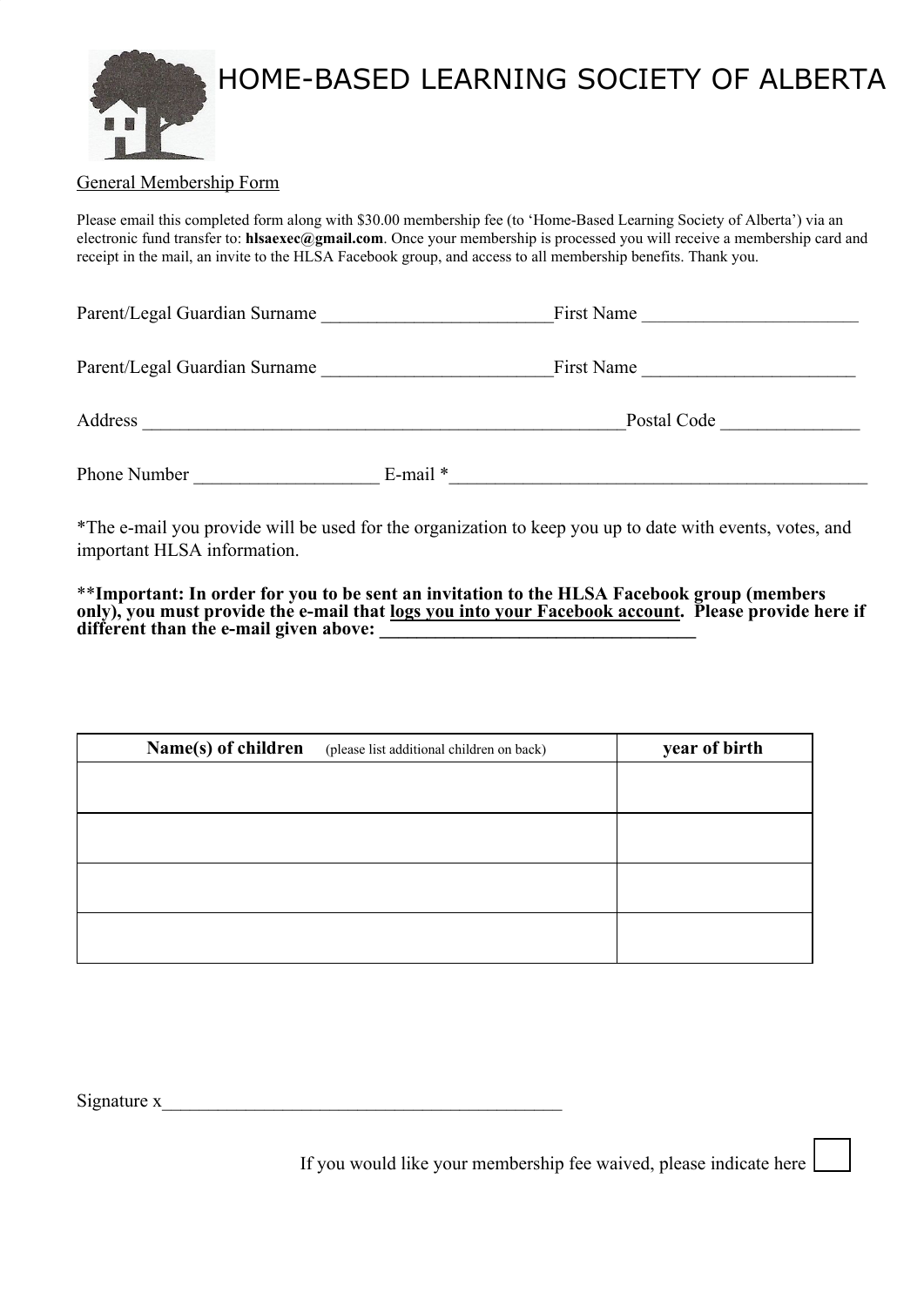## **RELEASE OF LIABILITY, WAIVER OF CLAIMS AND ASSUMPTION OF RISK AGREEMENT**

## **THIS DOCUMENT WILL AFFECT YOUR LEGAL RIGHTS AND LIABILITIES, INCLUDING THE RIGHT TO SUE AND RECOVER DAMAGES.**

# **PLEASE READ BOTH PAGES CAREFULLY!**

| PARENT/ LEGAL GUARDIAN:                             | CHILDREN: |  |  |  |
|-----------------------------------------------------|-----------|--|--|--|
|                                                     |           |  |  |  |
|                                                     |           |  |  |  |
|                                                     |           |  |  |  |
|                                                     |           |  |  |  |
| Childrens' Address:   Same as Parent/Legal Guardian |           |  |  |  |

As a condition for membership in the Home-Based Learning Society of Alberta, and as a condition for entry upon or usage any of the facilities used for events (including the entire interior and exterior of said facilities or premises, and without limiting the foregoing, including stairways, hallways, rooms, sidewalks, driveways, fencing, and lawns/gardens thereof) or for participation in any Activities (as further defined below), and as consideration for the foregoing, the Parent/ Guardian, and the Parent/Guardian on behalf of the Child, agree as follows:

### **1.ACKNOWLEDGMENT OF RISKS**

**THE UNDERSIGNED IS AWARE AND ACKNOWLEDGES that in the course of providing home-based learning, the Parent/Guardian or Child will engage in various activities including, but not limited to the following (the "Activities"):** 

- **Play activities;**
- **Various sports;**
- **Dancing;**
- **Physical activity;**
- **Workshops;**
- **Outdoor activities;**
- **Theatre and classroom activities;**
- **Parties, whether for children or adults;**
- **Other similar activities**

### Initial

And that in connection with said Activities, there may be inherent risks, which risks may include, but not be limited to, the possibility of personal injury, death, property damage, theft and property loss.

**(Please see over)**